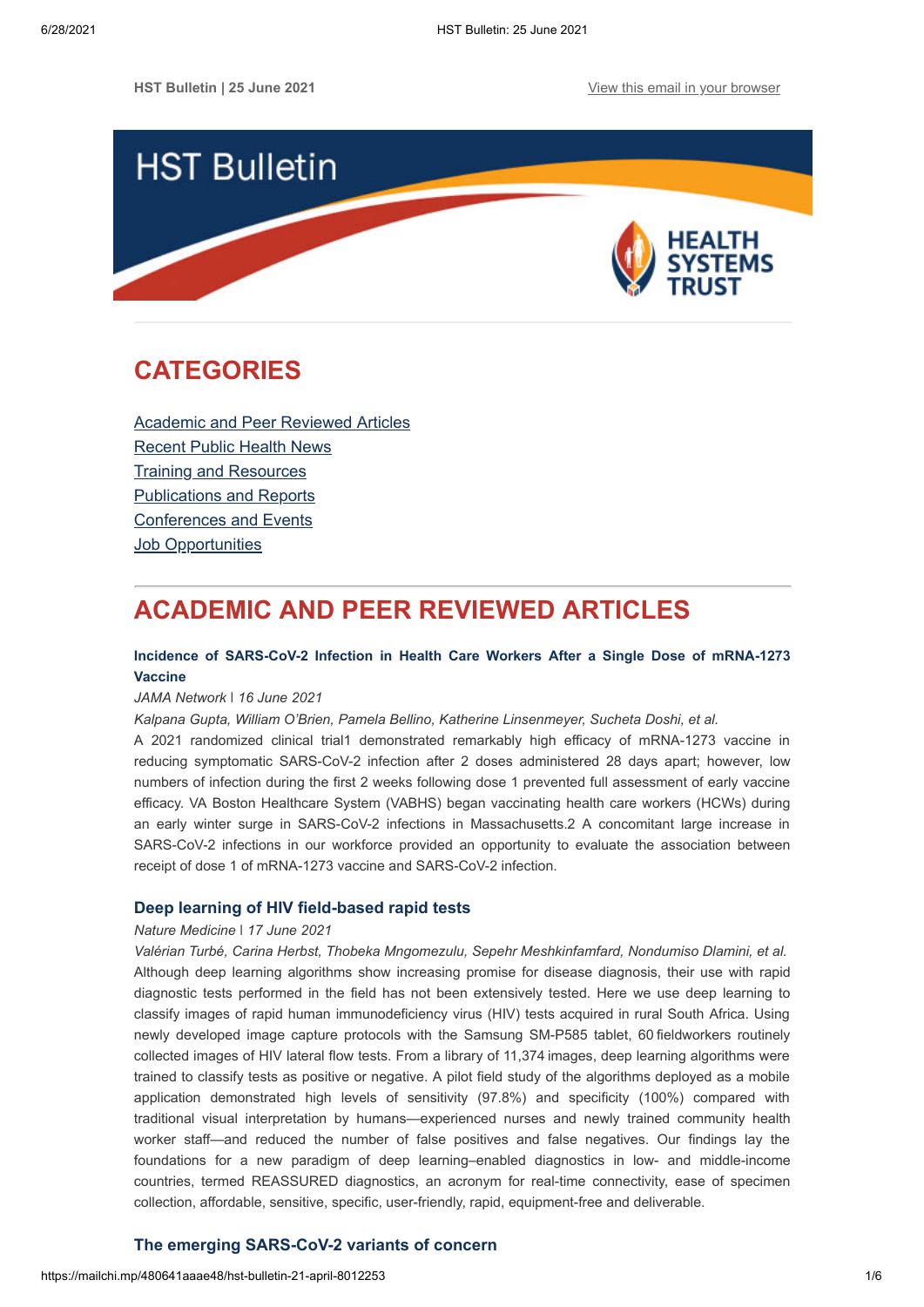#### 6/28/2021 HST Bulletin: 25 June 2021

## *Therapeutic Advances in Infectious Disease* ǀ *18 June 2021*

*Adekunle Sanyaolu, Chuku Okorie, Aleksandra Marinkovic, Nafees Haider, Abu Fahad Abbasi, et al.* Since emerging from Wuhan, China, in December of 2019, the coronavirus (SARS-CoV-2) has been causing devastating severe respiratory infections in humans worldwide. With the disease spreading faster than the medical community could contain it, death tolls increased at an alarming rate worldwide, causing the World Health Organization to officially sanction the SARS-CoV-2 outbreak as a pandemic, leading to a state of worldwide lockdown for the majority of the year 2020. There have been reports of new strains of the virus emerging in various parts of the world, with some strains displaying even greater infectivity and transmissibility. Areas of the emerging variant of concern arise from countries like the United Kingdom, South Africa, Brazil, and India. These mutations carry a lineage from N501Y, D614G, N439K, Y453F, and others, which are globally dominated by clades 20A, 20B, and 20C. This literature review intends to identify and report SARS-CoV-2 variants that are currently evolving and their disease implications.

## **[Acceptance of COVID-19 Vaccine among the Healthcare Workers in the Eastern](https://www.mdpi.com/2076-393X/9/6/666) Cape, South Africa: A Cross Sectional Study**

#### *MDPI ǀ 18 June 2021*

*Oladele Adeniyi, David Stead, Mandisa Singata-Madliki, Joanne Batting, Matthew Wright, et al.*

This study assesses the perceptions and acceptance of severe acute respiratory syndrome coronavirus-2 (SARS-CoV-2) vaccination. It also examines its influencing factors among the healthcare workers (HCWs) in the Eastern Cape, South Africa. In this cross-sectional study performed in November and December 2020, a total of 1308 HCWs from two large academic hospitals participated in the Eastern Cape Healthcare Workers Acquisition of SARS-CoV-2 (ECHAS) study. Validated measures of vaccine hesitancy were explored using a questionnaire. Logistic regression was used to identify the determinants of vaccine hesitancy.

## **[Chronic diseases of lifestyle risk factor profiles of a South African rural community](https://www.publichealthinafrica.org/index.php/jphia/article/view/1006)**

## *Journal of Public Health in Africa ǀ 18 June 2021*

## *Mukada Akindele, Ushotanefe Useh*

Globally, chronic diseases of lifestyle account for millions of dollars spent annually on health. These diseases share similar risk factors including: physical inactivity, obesity, cigarette smoking, and hypertension among others. This study sought to assess risk factors for chronic diseases of lifestyle of a rural community in South Africa. This study used a survey design with data randomly collected using the WHO STEPS Instrument for Chronic Disease Risk Factor Surveillance from participants who attended routine checks from February to October 2018 from a trained healthcare practitioner. Informed consent was sought from all participants before the administration of the instrument. The research setting was the community Primary Health Center. About 54.0% of participants presented with no family history of hypertension but 19.7% had a family history of type II diabetes mellitus. More women were found to be hypertensive, with the majority (93.4%) monitoring their blood pressure. The study revealed that more men were current smokers. A large number of participants were engaged in a sedentary lifestyle with about one-third of the participants reported being obese. Physical inactivity, sedentary lifestyle, and hypertension were among the lifestyle-related risk factors for chronic diseases among residents of this rural community.

## **[Prevalence and factors associated with common mental disorders in young people](https://onlinelibrary.wiley.com/doi/full/10.1002/jia2.25705) living with HIV in sub-Saharan Africa: a systematic review**

## *Journal of the International AIDS Society ǀ 24 June 2021*

*Ezra Too, Amina Abubakar, Carophine Nasambu, Hans Koot, Pim Cuijpers, et al.*

Common mental disorders (CMDs) particularly depression and anxiety, are highly comorbid with HIV also in young people living with HIV (YLWH). In sub-Saharan Africa (SSA) where most YLWH reside, there are limited summary data on CMDs among these youths, yet there are previous systematic reviews summarizing data on CMDs among adults living with HIV. We conducted a systematic literature review on the prevalence and correlates of CMDs among YLWH, aged 10 to 24 years, from SSA.

#### **[\(Return to Top\)](#page-0-1)**

## <span id="page-1-0"></span>**RECENT PUBLIC HEALTH NEWS**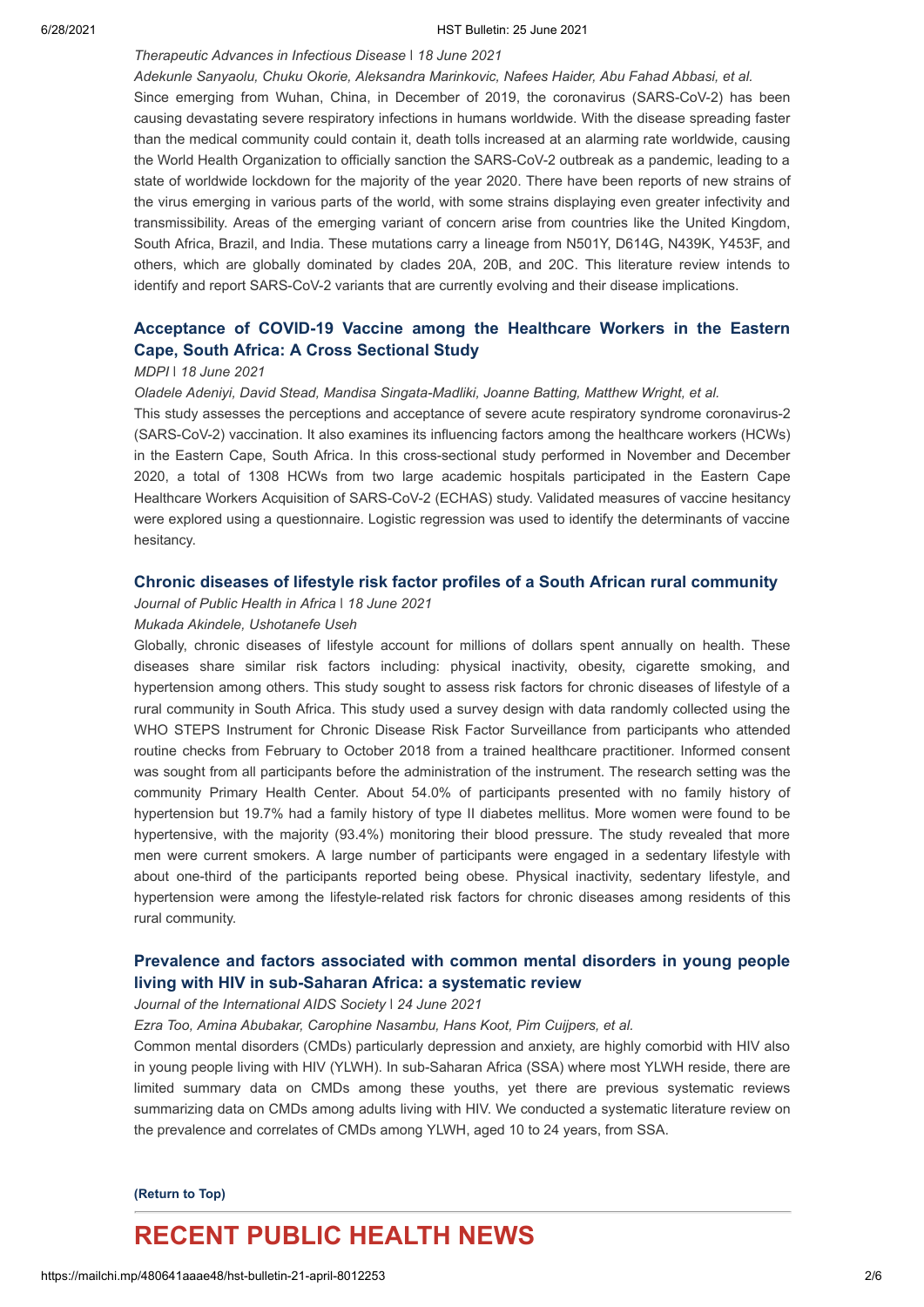## **[Covid-19 resurgence in Gauteng: A crisis that is likely to worsen rapidly, unless…](https://www.dailymaverick.co.za/article/2021-06-21-covid-19-resurgence-in-gauteng-a-crisis-that-is-likely-to-worsen-rapidly-unless/)**

## *Daily Maverick* │ *21 June 2021*

Gauteng, the province with the smallest landmass in South Africa, is home to 15.6 million (25%) of South Africa's estimated 59.6 million population. Consequently, the trajectory of Covid-19 resurgences in Gauteng has a major influence on the national picture. Scientists (including one of the authors of this article) warned already in February 2021 as the second wave was receding, that South Africa was likely to experience another resurgence by late May to June 2021 — as has transpired. This educated prediction was premised on three major factors.

## **[The EVDS will schedule your appointments 6 weeks apart. Here's why](https://bhekisisa.org/article/2021-06-21-the-evds-will-schedule-your-appointments-6-weeks-apart-heres-why/)**

#### *Bhekisisa* │ *21 June 2021*

In South Africa, people who received their first shot of the Pfizer COVID vaccine will now have to wait six weeks before returning for the second jab. This follows updated guidance issued by the national health department a month ago, in light of new data showing a longer delay between doses could offer more protection. Until last week, the Pfizer vaccines were the main jabs being rolled out in South Africa — with just over 1.5-million people receiving their first shot. On Thursday, 300 000 Johnson & Johnson jabs arrived and this week Aspen Pharmacare will release an additional 1-million doses.

## **[Gauteng SOS: We are overwhelmed with calls for oxygen – Gift of the Givers](https://www.dailymaverick.co.za/article/2021-06-21-gauteng-sos-we-are-overwhelmed-with-calls-for-oxygen-gift-of-the-givers/)**

#### *Daily Maverick* │ *21 June 2021*

Gauteng is in great difficulty. This is evident from the calls to us of desperation from medical professionals, families and patients. The overwhelming request is for oxygen concentrators, oxygen cylinders and oxygen, or bed availability at hospitals. Both private and public hospitals are filled to capacity. Beds are very difficult to come by. Patients travel from hospital to hospital to try to find an emergency department that is not busy. Once there, patients wait for hours before they can get access to a bed. The lucky ones get admitted, but the rest are sent home.

## **[The importance of young people's sexual and reproductive health and rights to the](https://www.unaids.org/en/resources/presscentre/featurestories/2021/june/20210621_HLM_yp_srhr) global HIV response**

### *UNAIDS │ 21 June 2021*

More than a quarter of the world's population is between the ages of 10 and 24 years—and in some parts of the global South the proportion is two thirds or higher. This is a generation caught between biology and society—between curiosity, questions and concerns about their emerging sexual and reproductive selves and the controls, constraints and conditions imposed by laws, policies and community practices. On the sidelines of the United Nations High-Level Meeting on AIDS, a group of young activists, government representatives and experts came together in a virtual event on 10 June to discuss the Facts of Life: Youth, Sexuality and HIV. The meeting, co-hosted by UNAIDS and the International Planned Parenthood Federation (IPPF), brought home the urgency of action. Nearly half of all new HIV infections worldwide occur among young people aged 15 to 24 years, with young women being twice as likely to become infected. Globally, AIDS-related illnesses are the second leading cause of death among young people (aged 10–24 years) and the most common cause of mortality of young people in Africa.

## **[Rural South Africa has a high burden of undiagnosed non-communicable diseases:](https://www.downtoearth.org.in/news/health/rural-south-africa-has-a-high-burden-of-undiagnosed-non-communicable-diseases-study-77589) Study**

#### *DownToEarth* │ *22 June 2021*

Rural South Africa has a high burden of undiagnosed or poorly controlled non-communicable diseases (NCDs), according to a study by the Africa Health Research Institute (AHRI). The study showed that four out of five women over the age of 30 in the uMkhanyakude district of rural northern KwaZulu-Natal, South Africa were living with a chronic health condition. Older people — especially those over 50, bore a higher burden of undiagnosed diseases or poorly controlled NCDs such as diabetes and hypertension, the study, published in The Lancet Global Health, said.

## **Six years after Life [Esidimeni, Health Department 'is short-changing' mental health](https://www.dailymaverick.co.za/article/2021-06-22-six-years-after-life-esidimeni-health-department-is-short-changing-mental-health-services/) services**

#### *Daily Maverick* │ *22 June 2021*

One such challenge surfaced earlier this year with late payments to over 100 non-governmental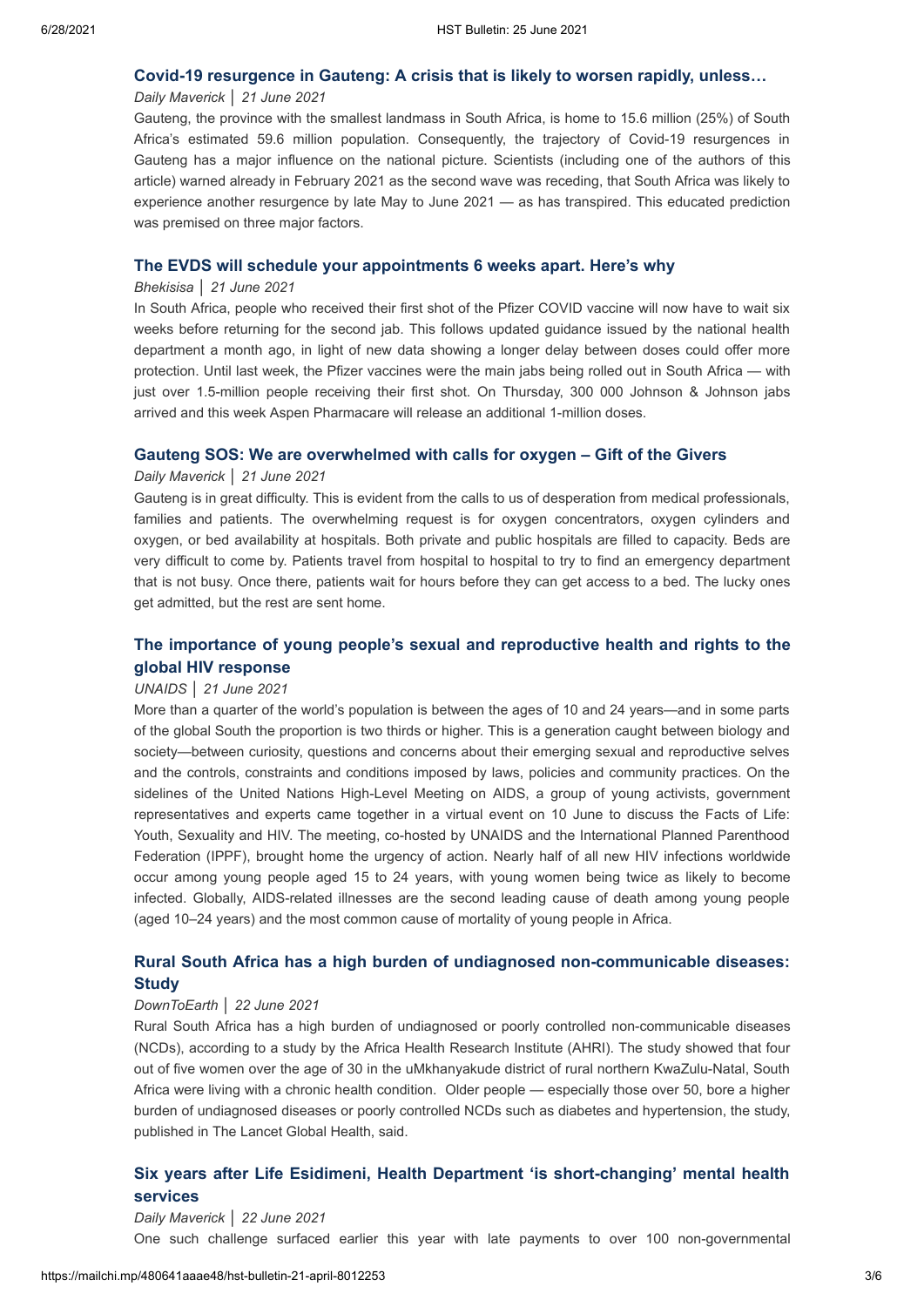#### 6/28/2021 HST Bulletin: 25 June 2021

organisations (NGOs) housing and providing care for mental health patients. DA MPL Jack Bloom sounded the alarm over these late payments by the Gauteng Department of Health. "Towards the end of the financial year which ends on 31 March, there is always a 'dry season' because the [Gauteng] Department of Health is short of funds and it carries over to the new year," says Bloom. He says another problem is the delay in signing new Service-Level Agreements (SLAs) with the NGOs. "It boils down to inefficiency and insensitivity to NGOs who constantly struggle with cash flow problems. Unreasonable demands are made in the SLAs, including unnecessary and expensive technical issues," he says. "It is disappointing that the Life Esidimeni tragedy has not led to a constructive relationship with mental health NGOs."

## **[NPO workers running on empty as Covid-19 batters their mental health](https://www.timeslive.co.za/news/south-africa/2021-06-23-npo-workers-running-on-empty-as-covid-19-batters-their-mental-health/)**

#### *Times Live* │ *23 June 2021*

While non-profit organisations have been working tirelessly during the Covid-19 pandemic to provide support, emergency relief and life-saving resources to struggling South Africans, the mental health of their workers has taken a battering. A survey conducted among 200 NPOs between October 2020 and March this year by the South African Depression and Anxiety Group (Sadag) and Tshikululu Social Investments to assess the [e]ffect of the pandemic on their wellbeing, found alarming rates of psychological distress and risk for mental illness. "While NPO workers continue to provide crucial services for those deeply affected by Covid-19, they are still having to maintain their own needs — all within a context of limited resources, sustained exposure to social suffering, and novel pandemic conditions," said Sadag.

#### **[In-depth: The state of congenital syphilis in SA](https://www.spotlightnsp.co.za/2021/06/23/in-depth-the-state-of-congenital-syphilis-in-sa/)**

#### *Spotlight* │ *23 June 2021*

Syphilis is a bacterial infection that is mainly spread through sexual contact. Left untreated, it can have severe long-term impacts on the health of both women and men. It can also be transmitted from mothers to infants with devastating consequences for the child. When an infant gets sick in this way it is referred to as congenital syphilis. South Africa's National Institute for Communicable disease (NICD) defines it as a "severe, disabling, and often life-threatening infection seen in infants". Back in 2004, a group of leading clinicians argued that the continued occurrence of congenital syphilis is an indictment of the inadequate antenatal care services and poor quality of programmes to control sexually transmitted infections. They wrote that at the time over 1 million infants were born with congenital syphilis each year worldwide and that despite national policies on antenatal testing and the widespread use of antenatal services, syphilis screening is still implemented only sporadically in many countries, leaving the disease undetected and untreated among many pregnant women.

## **Remarks by Under-Secretary-General of the United Nations and Executive Director** of UN Women, Phumzile Mlambo-Ngcuka, on the implementation **recommendations in the independent victim-centred review of UN Women policies and processes on tackling sexual exploitation and abuse and sexual harassment at the UN Women Executive Board**

#### *UN Women │ 23 June 2021*

I would sincerely like to thank all Member States for their continuous support and engagement with UN Women in our efforts to tackle sexual exploitation and abuse (SEA) as well as sexual harassment (SH). UN Women is deeply committed to providing a safe, inclusive and respectful work environment, while having the highest standard of policies and processes in place to ensure the effective prevention and response to SEA and SH, using a victim-centred approach. I am pleased to report to you that we have completed the implementation of all the recommendations from the independent and victim-centered review of UN-Women's Sexual Exploitation and Abuse and Sexual Harassment policies and procedures. SEA and SH constitute fundamental transgressions of UN Women's mandate of promoting gender equality and the empowerment of women. We know that SEA and SH, abuse of power, harassment and discrimination are deeply rooted in inequalities and power imbalance, with SEA and SH sharing the same gendered inequalities.

## **[Africa Faces Looming Health Disaster as COVID-19 Cases Surge, Delta Variant](https://reliefweb.int/report/world/africa-faces-looming-health-disaster-covid-19-cases-surge-delta-variant-spreads) Spreads**

#### *Reliefweb │ 24 June 2021*

Coronavirus infections have spiked again across Africa with the highly contagious Delta variant spreading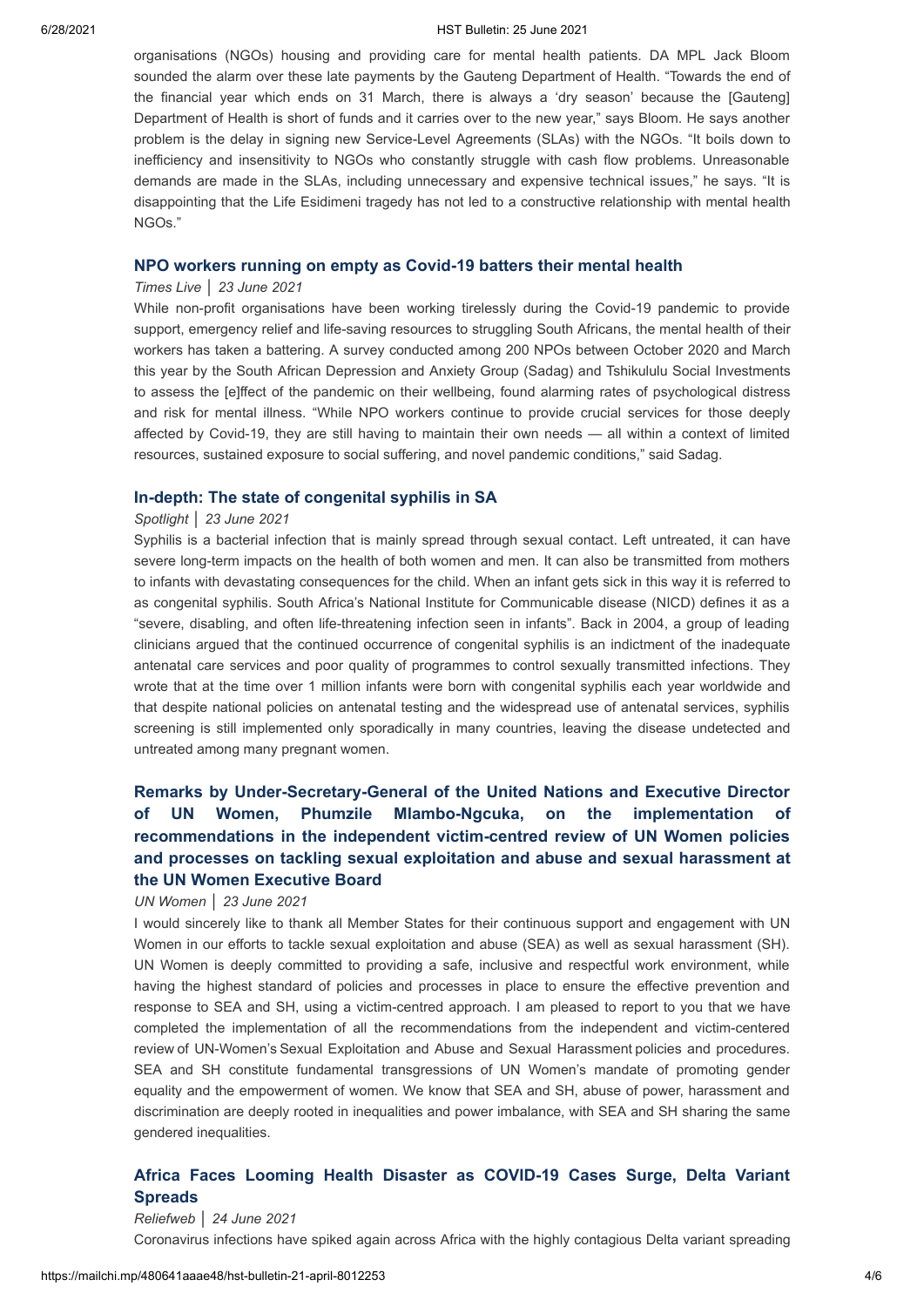to more countries. Several countries, primarily in Eastern and Southern Africa, are seeing their hospital isolation units filling up rapidly, often unable to provide adequate care. With low vaccination coverage across the continent, Project HOPE warns that the current COVID-19 wave in Africa is likely to be more devastating than previous surges.

**[\(Return to Top\)](#page-0-1)**

# <span id="page-4-0"></span>**TRAINING AND RESOURCES**

## **[HSTi offers accredited and non-accredited short courses and full programmes](https://www.hstinstitute.co.za/Training)**

The Health Systems Training Institute (HSTi) is the training arm of the Health Systems Trust (HST), a leading force in the South African public health sector. HST was established in 1992, on the brink of democracy in South Africa, and has since played a significant role in strengthening the national primary health system through health research, informatics, clinical support, capacity-building and training.

**[\(Return to Top\)](#page-0-1)**

# **PUBLICATIONS AND REPORTS**

## **[Hospitalization of Adolescents Aged 12–17 Years with Laboratory-Confirmed COVID-](https://www.cdc.gov/mmwr/volumes/70/wr/mm7023e1.htm?s_cid=mm7023e1_w)19 — COVID-NET, 14 States, March 1, 2020–April 24, 2021**

*Morbidity and Mortality Weekly Report (MMW*R) │ *11 June 2021* Most COVID-19–associated hospitalizations occur in adults, but severe disease occurs in all age groups, including adolescents aged 12–17 years.

**[\(Return to Top\)](#page-0-1)**

# <span id="page-4-1"></span>**CONFERENCES AND EVENTS**

### **[PTSD, Trauma, & Anxiety Disorders \(webinar\)](https://10times.com/ptsd-trauma-anxiety-disorders?utm_source=newsletter1&utm_medium=email&utm_campaign=2021-06-22&utm_term=event_name_incomplete&utm_content=aroundMe)**

Date: 30 June 2021 Time: 15:30 (CAT)

The PTSD, Trauma, & Anxiety Disorders is an opportunity to learn how to describe the structure and function of neurons, glia, neurotransmitters, and brain regions, explain how the brain produces and is affected by anxiety, trauma disorders, and depression, review how stress is the foundation for anxiety, PTSD, trauma, and many depressions, describe the new criteria for the diagnosis of PTSD, trauma disorders, and anxiety disorders, etc.

**[\(Return to Top\)](#page-0-1)**

# <span id="page-4-2"></span>**JOB OPPORTUNITIES**

## **[FEMALES RISING THROUGH EDUCATION, SUPPORT AND HEALTH \(FRESH\):](https://www.hst.org.za/Pages/Females-Rising-through-Education,-Support-and-Health-(FRESH)-Enrolled-Nurse.aspx) Enrolled Nurse (x2)**

*Closing Date*: *28 June 2020*

## **[FEMALES RISING THROUGH EDUCATION, SUPPORT AND HEALTH \(FRESH\):](https://www.hst.org.za/Pages/Females-Rising-through-Education-Support-and-Health-(FRESH).aspx)**

## **Facilitator**

*Closing Date*: *2 July 2020*

**[\(Return to Top\)](#page-0-1)**